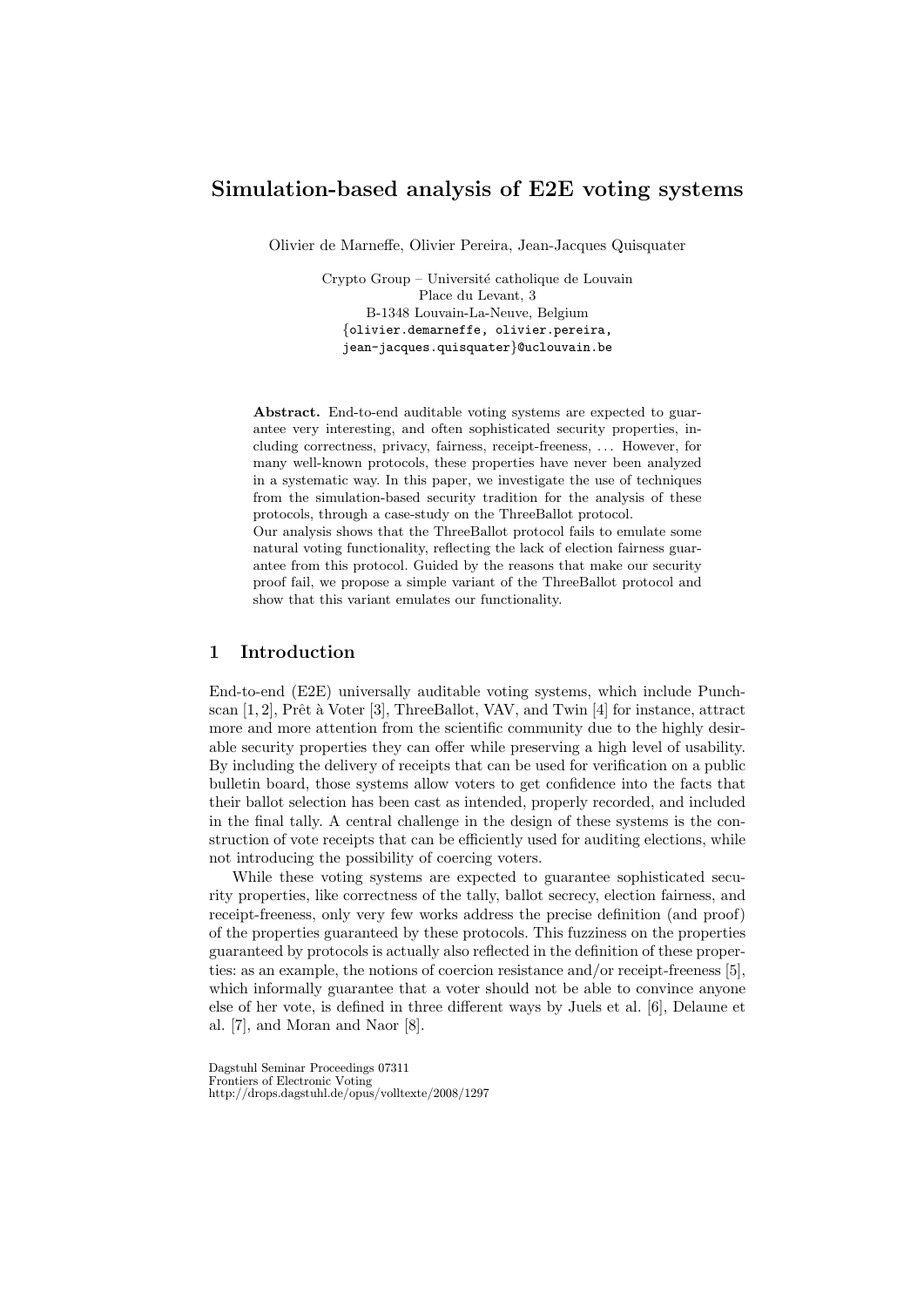In this paper, we investigate the modeling and analysis of E2E voting systems through the case-study of the ThreeBallot system [4, 9], which presents the interesting characteristic of not relying on the use of any cryptographic scheme. We perform our analysis by comparing the considered E2E protocol to an *ideal* functionality, following the simulation-based security approach [10, 11] and the notion of secure protocol emulation, as used in the UC [12] and RSim [13] frameworks for instance.

To this purpose, we define a generic ideal functionality for voting, capturing the functionalities used by Groth [14] and Moran and Naor [8] for instance. We then describe the ThreeBallot protocol and compare it to a natural instance of our functionality. This analysis shows that the ThreeBallot protocol actually does not realize the considered functionality, reflecting the fact the election fairness in not guaranteed by this protocol (this has also been observed by Araujo et al. [15] and Clark et al. [16]). As a result, we propose a relaxed version of our functionality, which quantifies the information leaked by the receipts issued in ThreeBallot elections.

Observing the reasons that made the emulation proof fail for our original functionality, we then propose a simple variant of the ThreeBallot protocol and show that it securely emulates our original functionality. Relying on the composability of the secure protocol emulation notion, we split our proof into two stages: in a first stage, we show that the use of the ThreeBallot receipts guarantees the authenticity of the public bulletin board. Then, relying on this first result, we show that the ThreeBallot protocol with authentic bulletin boards emulates our functionality. We eventually observe that, up to the forced abstention case that we did not consider here, a protocol securely emulating the functionality we consider here also satisfies the receipt-freeness property proposed by Moran and Naor [8].

# 2 Modeling voting systems

### 2.1 Voting in an ideal world

Voting systems involve sophisticated protocols, designed to be used in complex environments. Specifying their properties in such context might therefore be a challenging task. A more accessible challenge would probably be to specify the expected behavior of a voting system in an ideal world, where parties can be trusted, and communication channels are assumed to be private and authentic. Intuitively, in such a context, each voter  $V_i$  from a set  $\{V_1, \ldots V_n\}$  will simply identify herself by showing her identifier  $U_i$  to a trusted party  $\mathcal{F}_{vote}$ , and give this party her vote  $x_i$ . Then, when  $\mathcal{F}_{vote}$  has received all votes, it will compute the election result as  $f(x_1, \ldots, x_n)$ , and broadcast it.

This specification of a voting system probably corresponds to the first intuition we have from a voting process: all votes are as private as possible (nobody will ever be able to infer more about them than what can be inferred from the election outcome), and the election outcome is always correct, as  $\mathcal{F}_{vote}$  is assumed to be trusted.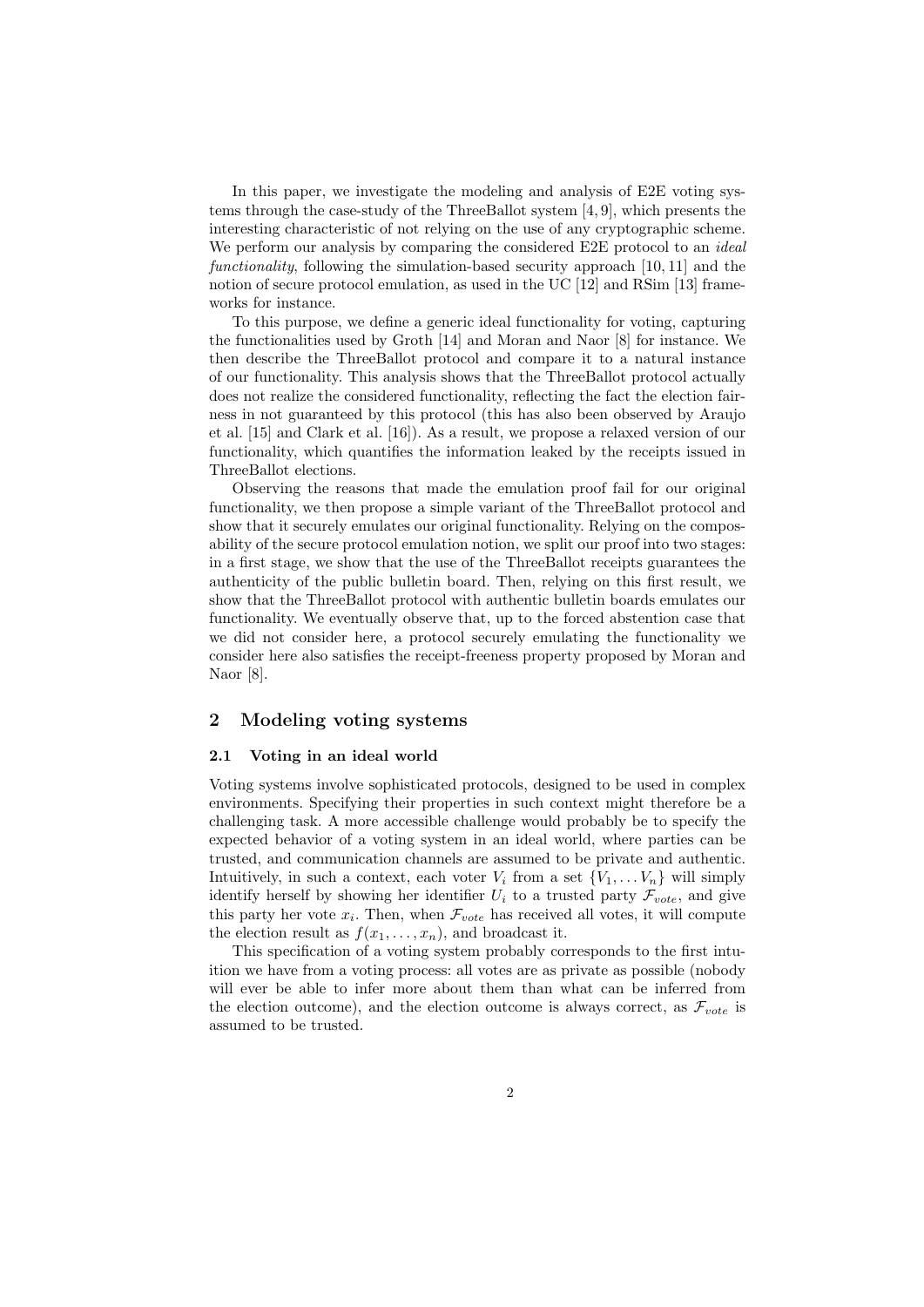However, this specification is clearly too strong: we usually cannot expect a voting systems to hide the mere fact that someone voted to external observers. Besides, it should probably be tolerated that an adversary can make an election fail, by sabotaging some part of the election process or corrupting some parties. The way it is tolerated that an adversary interferes with a voting system will typically change from one system to another. Therefore, we will leave this part of the voting functionality unspecified for the moment, and simply consider that  $\mathcal{F}_{vote}$  accepts to play some protocol  $\pi$  with the adversary, in the ideal world. (We will see concrete instances of  $\pi$  later). The behavior of the functionality  $\mathcal{F}_{vote}$  is illustrated in Fig. 1.

### 2.2 Voting in the real world

We now would like to show that a real voting system securely emulates this ideal functionality. To this purpose, we use the notion of secure emulation, as proposed in the universally composable (UC) security framework [12], or in the reactive simulatability framework [13] for instance.

Intuitively, one says that a protocol emulates an ideal functionality if everything an adversary can do by interacting with the protocol can be matched by another adversary interacting with the ideal functionality. Now, if the behavior of the ideal functionality can be regarded as safe, this implies that the adversaries interacting with the protocol do not harm. The simulation-based approach of security has two main benefits: first, the ideal functionality being typically much simpler than the protocol, it is much easier to understand what a sophisticated protocol really does by looking at the functionality it emulates. Secondly, secure emulation definitions usually come with secure composition theorems, which allow using a functionality as a component of larger protocols while guaranteeing that the security properties will be preserved when the functionality is replaced by any protocol emulating it.

In the following sections we investigate the use of this secure emulation notion on a example: the ThreeBallot voting system.



Fig. 1. Template of the ideal functionality for an E2E voting system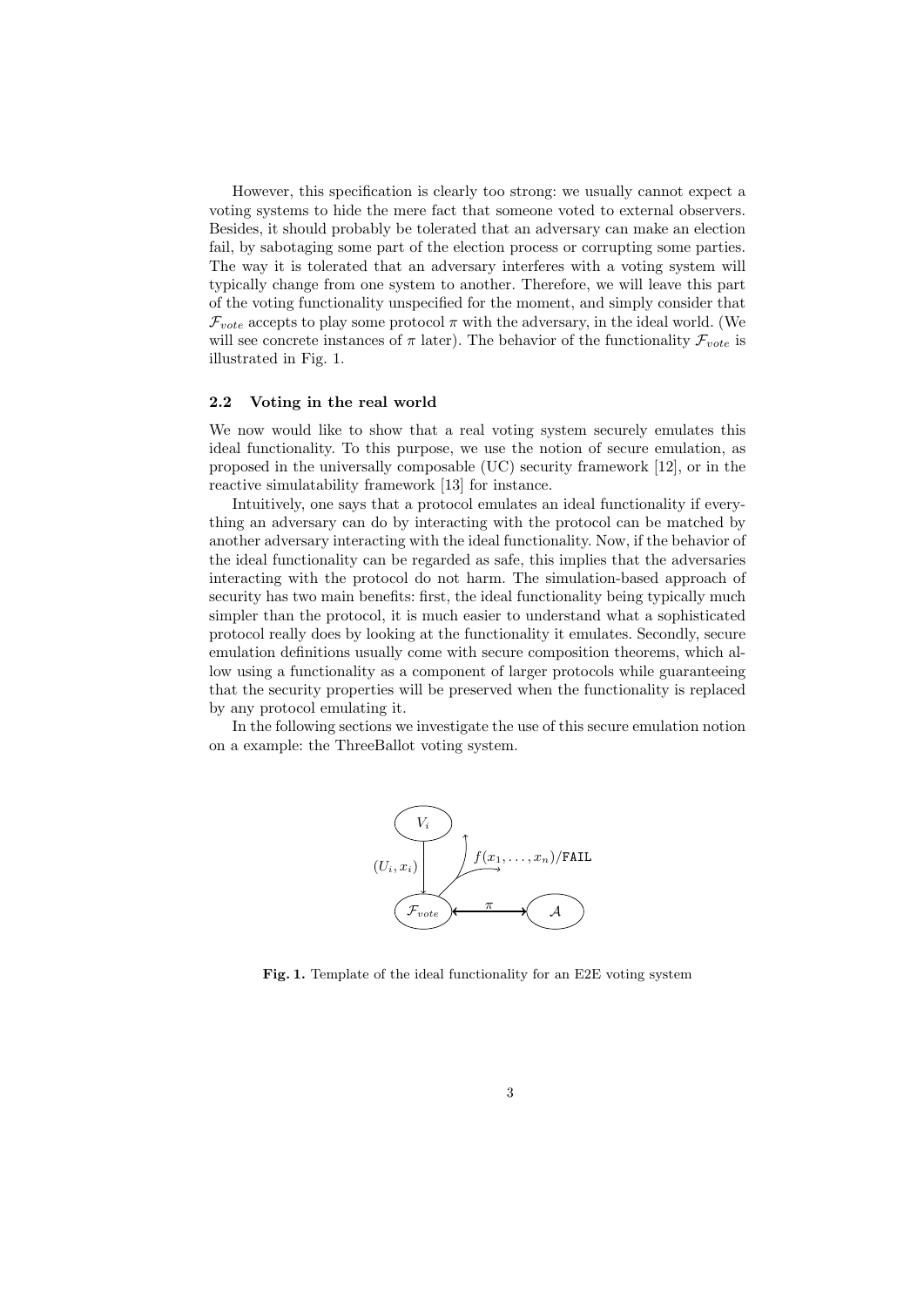### 3 The ThreeBallot E2E voting system

The ThreeBallot system, originally proposed by Rivest [9] and later improved in collaboration with Smith [4], is a paper-based E2E system with the appealing specificity that it does not make use of any cryptographic algorithm or any other sophisticated computational procedure in any stage of its use. We briefly summarize the ThreeBallot system definition and the related analysis works.

#### 3.1 Protocol description

A voter taking part to an election using the ThreeBallot system receives a paper multi-ballot made of three ballots, each containing the list of candidates with bullets next to them, but all differing by a ballot-ID present at the bottom of each ballot. Those ballot-IDs are unique, random, all generated independently of each other, and assumed to be too complex to be memorized. An example of multi-ballot that can be used for a race of five candidates is proposed in Fig 2.



Fig. 2. An example of empty multi-ballot for a single race election with five candidates.

In order to express her opinion, the voter places the three ballots side-by-side in the voting booth, and fills them as follows: (i) if she approves a candidate, she randomly fills two of the three bullets corresponding to that candidate, while (ii) she randomly fills one of the three bullets corresponding to the candidates she rejects. As a result, each row of a filled multi-ballot contains one or two filled bullets (not zero, nor three).

When this is done, the multi-ballot is inserted into a "checker machine" that verifies whether it was correctly filled. If it is the case, the voter asks the checker machine to produce a copy of one of the three ballots, which will be used as a take-home receipt, and the machine then drops all three original ballots in the ballot box. One may observe that the receipt cannot be used by the voter to convince a third party of the candidate $(s)$  for which she voted: given one ballot, it is possible to build a pair of ballots so that the reconstructed multi-ballot is a valid vote for any candidate(s) of the election.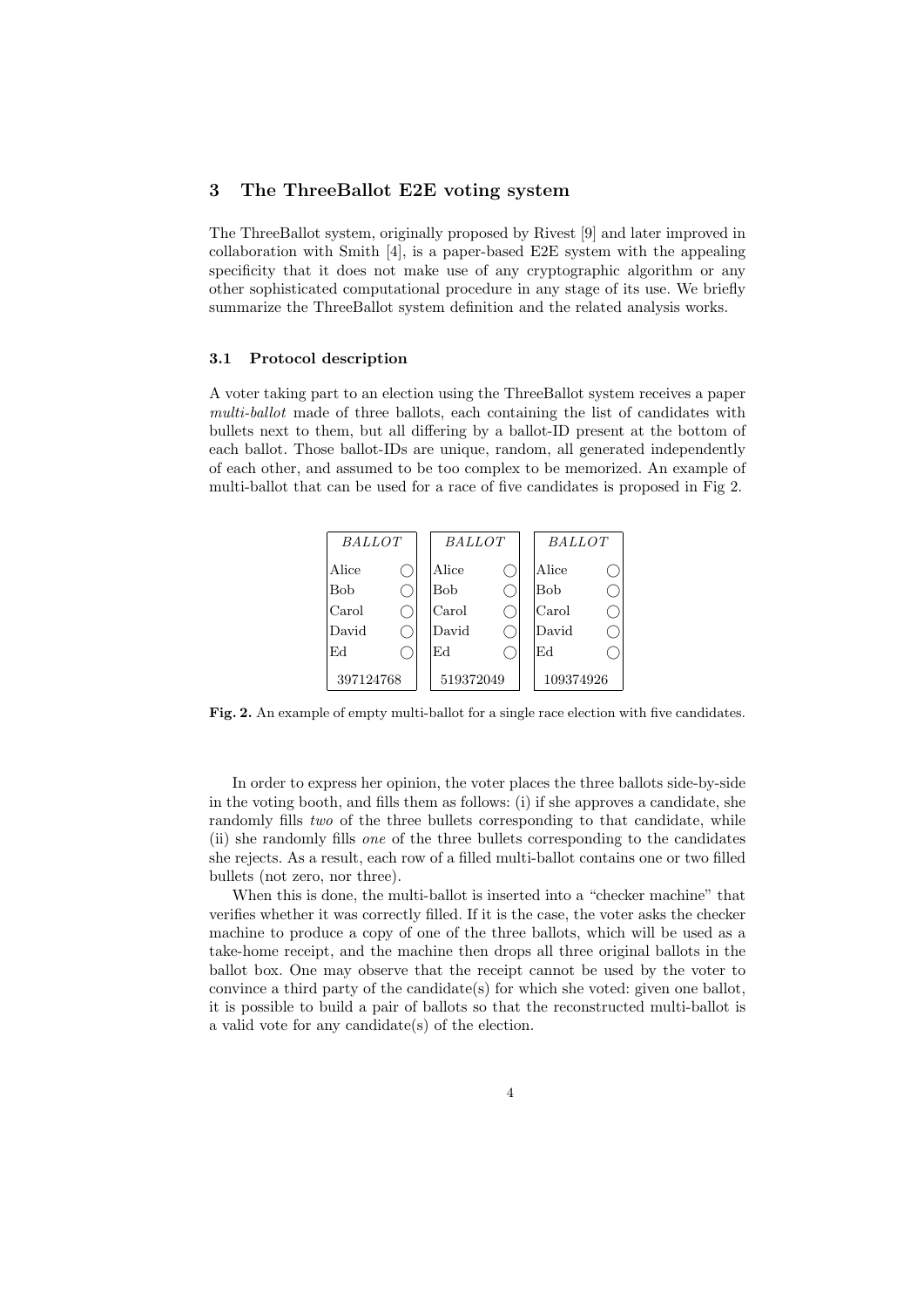Once the election is over, all the casted ballots are mixed and published on a Public Bulletin Board (PBB). The outcome of the election can then be computed by anyone: the number of votes for one candidate is the number of filled bullets for this candidate minus the number of voters. Each voter can also be assured that her vote was taken into account properly by checking that her receipt is on the PBB (using the ballot-ID). This verification process guarantees that, if everyone checks the integrity of its receipt on the PBB, the probability that someone can alter t ballots without being noticed is actually equal to  $(2/3)^t$ .

### 3.2 Related works – Analysis and critics of ThreeBallot

It has been observed and discussed by several authors that, when the number of election candidates is large, the receipt-freeness property of ThreeBallot cannot be guaranteed. Notably, Appel [17] and Strauss [18, 19] showed that a receipt associated with the PBB may result in the multi-ballot reconstruction and thus to voter privacy loss, which can lead to attacks by coercion or vote-selling. This attack is essentially possible because the number of ways of filling a ballot grows exponentially with the number of candidates, which makes it highly probable, when the number of voters is small, that only two ballots can be gathered with one given receipt to make a valid vote. Some Rivest's students at MIT showed that this kind of attack is practical [20]: they corrupted a mock election organized for a course. As a result, Rivest and Smith [4] introduced the Short Ballot Assumption, stating that the length of the ballots must be kept small (possibly by splitting them into several parts), which guarantees that a reconstruction is not likely to be possible. Concrete bounds on the length of the ballots have been estimated by several authors, including [19, 21].

Another issue, which we address in more detail in this paper, is the fairness of the elections: Araujo et al. [15] and Clark et al. [16] show that it is possible to approximate the outcome of an election by using a few receipts only. As far as we know, no practical solution to this problem has been proposed.

Although these researches pointed issues in ThreeBallot, we are still convinces that this protocol remains quite appealing considering the simplicity of the proposed solution.

## 4 Modeling the ThreeBallot protocol

We now describe our modeling of the ThreeBallot protocol, and a simple instance  $\mathcal{F}_{vote}(\pi_{TB})$  of the  $\mathcal{F}_{vote}$  ideal functionality, that we would expect to be emulated by this protocol. However, we will observe that the ThreeBallot protocol does not emulate our candidate  $\mathcal{F}_{vote}(\pi_{TB})$  functionality. Examining the reasons that make the secure emulation proof fail, we will propose a relaxed version of the  $\mathcal{F}_{vote}(\pi_{TB})$  functionality, which will give a better idea of the quantity of information leaked by the ThreeBallot protocol.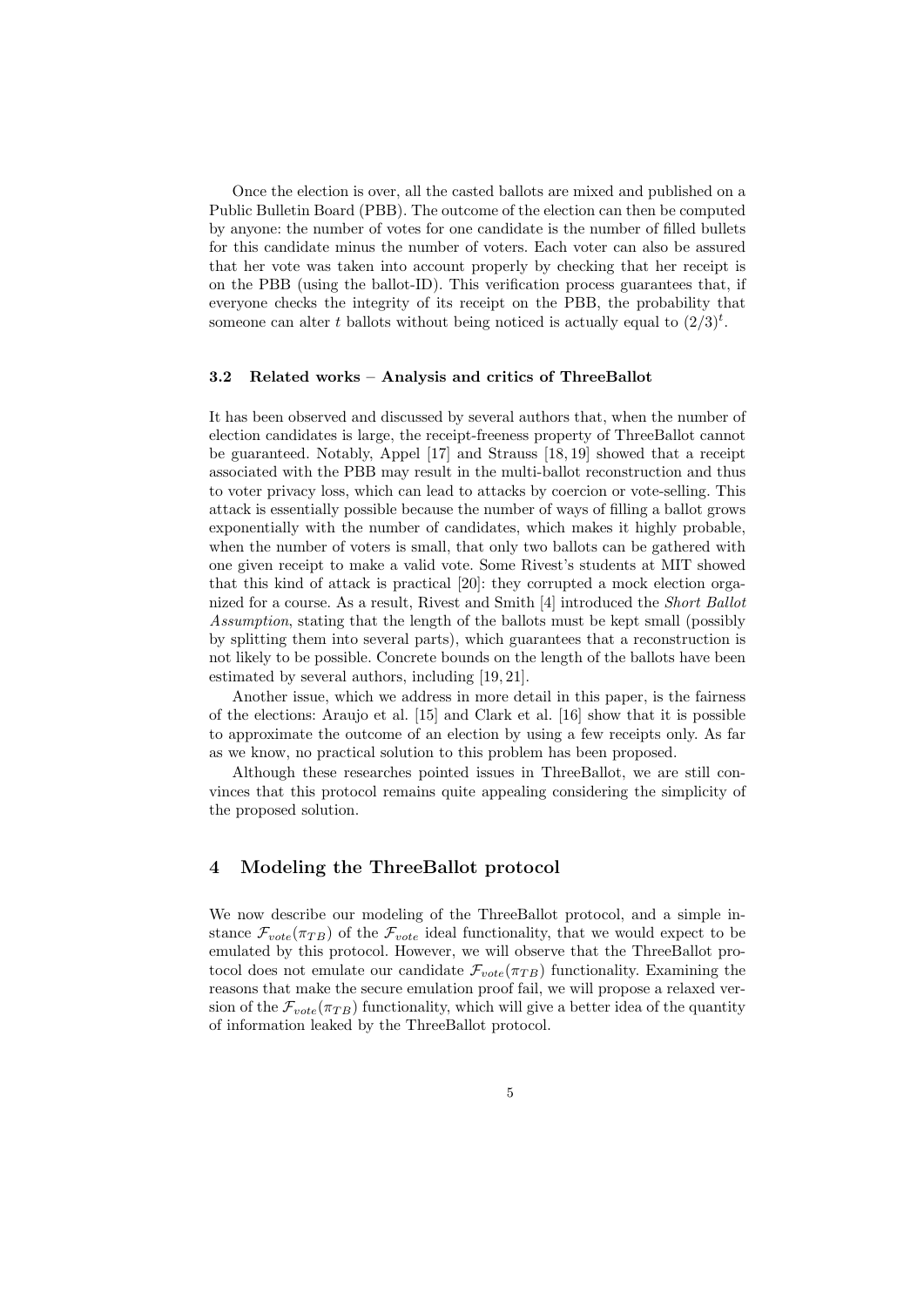

Fig. 3. Real world model (top) — Ideal world model (bottom)

### 4.1 Ideal world and real world definitions

Real world model Our modeling of the real world interactions taking <sup>p</sup>lace in the ThreeBallot system is depicted on top of Fig. 3. These interactions take <sup>p</sup>lace as follows. First, the voter  $V_i$  casts her vote using a (valid) multi-ballot<sub>i</sub> sent to the poling station  $(PS)$ , together with the index j of the ballot she would like to have as a receipt. The polling station then sends this receipt,  $r_i$ , back to  $V_i$ . It also informs the adversary  $A$  that this voter voted by sending him the identifier of the voter  $(U_i)$ . The adversary may now ask  $V_i$  to show him her receipt through the instruction  $req_i$ . We consider that the voters answer this request every time but we will bound the number of times the adversary can issue it.

Once the casting period is over, the polling station sends the ballot box  $(BB)$ to the adversary who can modify it as he wishes in order to produce <sup>a</sup> new ballot box  $(BB')$  which is sent to the public bulletin board (PBB). So, we assume that the adversary is not able to make any change in the ballot box until the end of the vote casting process.

The audit process consists in several interactions between the voters, the PBB and an authority centralizing the complains. Voters check whether their receipts are present on the bulletin board and complain to the authority if it is not the case. After verification, the authority records the objections and, when the time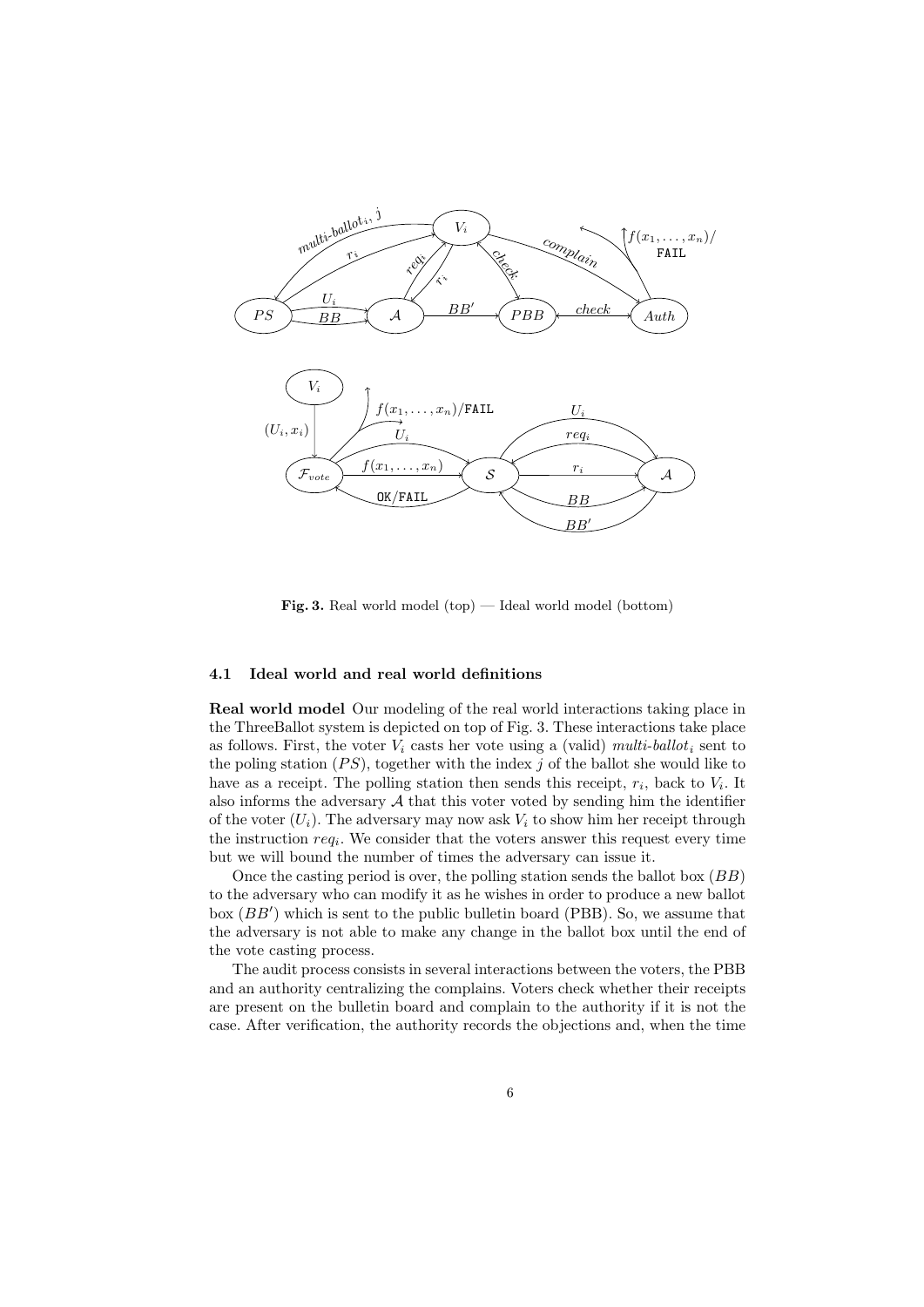for complaining is over, broadcasts the outcome of the election  $f(x_1, \ldots, x_n)$ (that is, the number of votes casted for the different candidates), or declares that the election failed (due to tampering detected during the audit phase).

**Ideal world model** We now describe a candidate ideal functionality  $\mathcal{F}_{note}(\pi_{TB})$ for the ThreeBallot protocol, based on the  $\mathcal{F}_{vote}$  functionality described in Section 2.1, and in which the  $\pi_{TR}$  protocol describes the interactions between the ideal voting functionality and the adversary.

 $\mathcal{F}_{vote}(\pi_{TB})$  executes as follows:

- 1. On input  $x_i$  from voter  $V_i$ ,  $\mathcal{F}_{vote}(\pi_{TB})$  stores  $x_i$  and transmits  $V_i$ 's identifier  $U_i$  to the adversary;
- 2. When the vote casting process is complete,  $\mathcal{F}_{vote}(\pi_{TB})$  sends the election outcome  $f(x_1, \ldots, x_n)$  to the adversary;
- 3. On input OK or FAIL from the adversary,  $\mathcal{F}_{vote}(\pi_{TB})$  broadcasts  $f(x_1, \ldots, x_n)$ or FAIL (respectively) as election outcome.

We observe that, in this definition, the protocol  $\pi_{TB}$  counts three types of messages. Messages of the first type notify the adversary that the voter  $V_i$  casted her vote. The same information is transmitted to the adversary in our model of the ThreeBallot protocol. The second message type corresponds to the sending of the election outcome to the adversary, waiting for an approval which is sent through the last message of the  $\pi_{TB}$  protocol. This corresponds to the fact that, in the ThreeBallot protocol, the adversary is assumed to be able to access and change the ballot box before it appears on the bulletin board. However, the election integrity is perfectly guaranteed here: the ideal adversary is able to make the election fail, but not to make it result in a wrong tally. (Actually, small discrepancies between the ideal and real worlds will however be tolerated, reflecting the fact that the ThreeBallot adversary has a noticeable probability to make small changes in the ballot box content without being noticed.)

It is worth noting that, as identity of voters is considered to be public information, this ideal functionality guarantees all the classical security requirements for a voting protocol (correctness, privacy, fairness...). The only available information about the cast votes is what can be inferred from the election outcome, once it has been revealed.

### 4.2 Simulatability of the ThreeBallot protocol

Following the secure emulation notion discussed in Section 2.2, we now would like to show that everything that can be done by an adversary interacting with the ThreeBallot protocol can be matched by another adversary interacting with the  $\mathcal{F}_{vote}(\pi_{TB})$  functionality. To this purpose, we build a *simulator* S which will interact with  $\mathcal{F}_{vote}(\pi_{TB})$  and use these interactions to feed A with a consistent view of the real world protocol execution. So, the ideal world adversary is actually made of a simulator  $S$  that runs a copy of the real world adversary  $A$ . A highlevel view of these interactions is represented in the lower part of Fig. 3.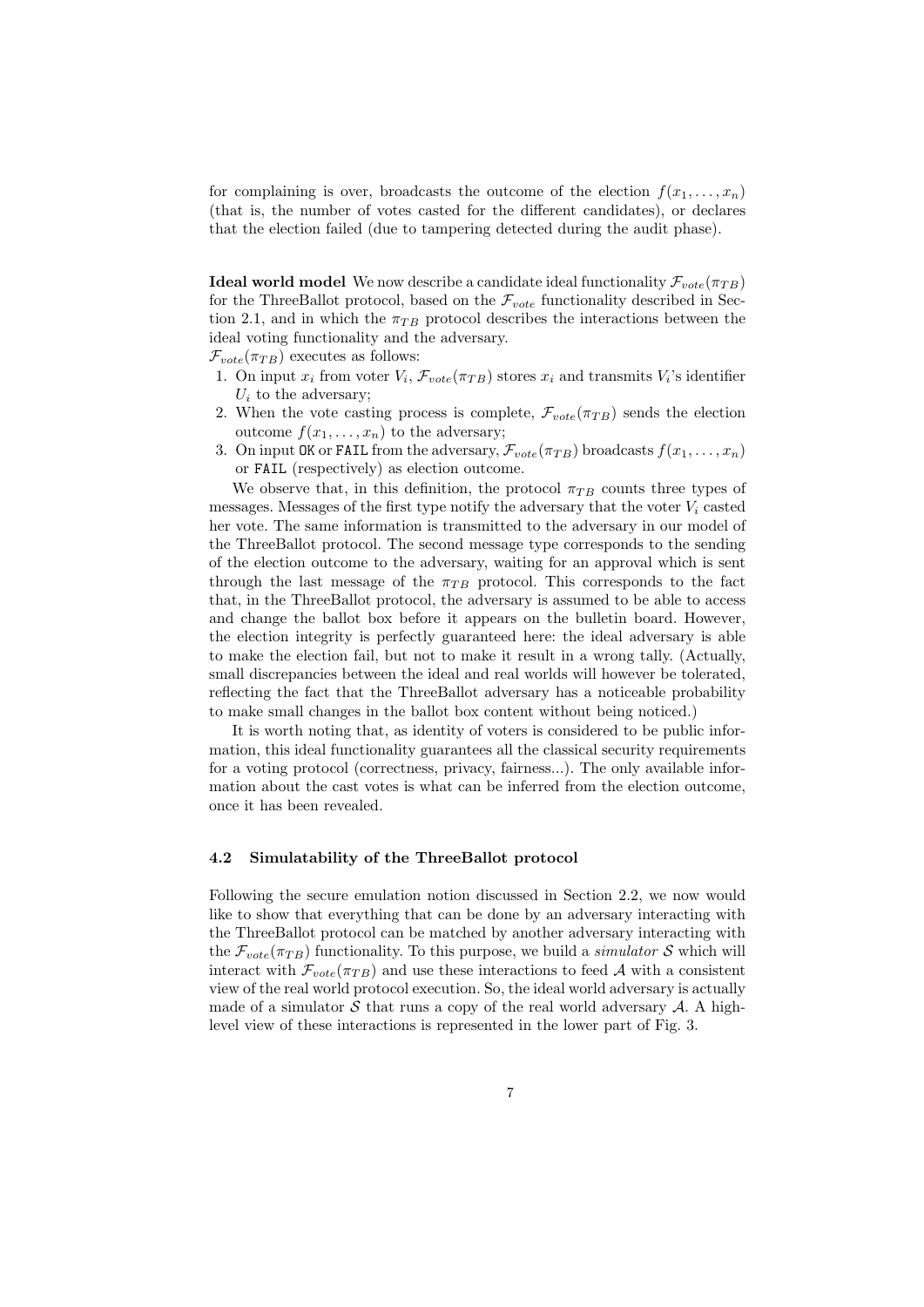$\mathcal{F}_{vote}(\pi_{TB})$ -based simulation impossibility In order to simulate a real world protocol execution, the simulator  $S$  has to (i) provide  $A$  with the user-id of the voters, (ii) answers  $A$ 's requests for vote receipts, (iii) send  $A$  a ballot-box that is going to be consistent with the election result, (iv) decide whether  $A$ 's changes in the fake ballot box are supposed to lead to an election fail.

The first part of this simulation is trivial, as  $\mathcal{F}_{vote}(\pi_{TB})$  gives S the user-id of the voters:  $S$  can just forward this message to  $A$ . However, the second and third parts are much more problematic.

Consider, for the sake of simplicity, a single race election with only two traditional candidates, Alice and Bob. We can observe that, for each of these candidates, a voter has actually 9 ways to express her vote: these votes are depicted in Tab. 1.

| Multi-ballots for Alice                                             |                                                                                                                                                                                                                                                                                  |                                                                                                                                                                                                                                            | Multi-ballots for Bob                                                                                                                                                                                                                                                                                                                                                                                                  |                                                                                                                                                                                                                                                                                                                                                                           |  |  |
|---------------------------------------------------------------------|----------------------------------------------------------------------------------------------------------------------------------------------------------------------------------------------------------------------------------------------------------------------------------|--------------------------------------------------------------------------------------------------------------------------------------------------------------------------------------------------------------------------------------------|------------------------------------------------------------------------------------------------------------------------------------------------------------------------------------------------------------------------------------------------------------------------------------------------------------------------------------------------------------------------------------------------------------------------|---------------------------------------------------------------------------------------------------------------------------------------------------------------------------------------------------------------------------------------------------------------------------------------------------------------------------------------------------------------------------|--|--|
|                                                                     | $\begin{bmatrix} 0 \\ 0 \end{bmatrix}$ $\begin{bmatrix} 0 \\ 0 \end{bmatrix}$ $\begin{bmatrix} 0 \\ 0 \end{bmatrix}$ $\begin{bmatrix} 0 \\ 0 \end{bmatrix}$ $\begin{bmatrix} 0 \\ 0 \end{bmatrix}$ $\begin{bmatrix} 0 \\ 0 \end{bmatrix}$ $\begin{bmatrix} 0 \\ 0 \end{bmatrix}$ |                                                                                                                                                                                                                                            |                                                                                                                                                                                                                                                                                                                                                                                                                        | $ \,^{\circ}_{\circ}\,  \,  \,^{\circ}_{\bullet}\,  \,  \,^{\bullet}_{\bullet}\,  \,  \,^{\circ}_{\circ}\,  \,  \,^{\circ}_{\bullet}\,  \,  \,^{\circ}_{\bullet}\, \,  \,^{\circ}_{\circ}\, \,  \,^{\bullet}_{\bullet}\, \,  \,^{\bullet}_{\circ}\, $                                                                                                                     |  |  |
|                                                                     | $\begin{bmatrix} 1 & 1 & 1 & 1 \\ 0 & 0 & 0 & 0 \end{bmatrix}$ $\begin{bmatrix} 1 & 1 & 1 & 1 \\ 0 & 0 & 0 & 0 \end{bmatrix}$ $\begin{bmatrix} 1 & 1 & 1 & 1 \\ 0 & 0 & 0 & 0 \\ 0 & 0 & 0 & 0 & 0 \end{bmatrix}$                                                                |                                                                                                                                                                                                                                            |                                                                                                                                                                                                                                                                                                                                                                                                                        | $\begin{bmatrix} \circ \\ \circ \end{bmatrix} \begin{bmatrix} \circ \\ \circ \end{bmatrix} \begin{bmatrix} \circ \\ \circ \end{bmatrix} \begin{bmatrix} \circ \\ \circ \end{bmatrix} \begin{bmatrix} \circ \\ \circ \end{bmatrix} \begin{bmatrix} \circ \\ \circ \end{bmatrix} \begin{bmatrix} \circ \\ \circ \end{bmatrix} \begin{bmatrix} \circ \\ \circ \end{bmatrix}$ |  |  |
|                                                                     |                                                                                                                                                                                                                                                                                  | $\begin{bmatrix} 1 & 1 \\ 0 & 1 \end{bmatrix}$ $\begin{bmatrix} 0 & 1 \\ 0 & 1 \end{bmatrix}$ $\begin{bmatrix} 0 & 1 \\ 0 & 1 \end{bmatrix}$ $\begin{bmatrix} 0 & 1 \\ 0 & 1 \end{bmatrix}$ $\begin{bmatrix} 0 & 1 \\ 0 & 1 \end{bmatrix}$ | $\begin{bmatrix} \circ \\ \circ \end{bmatrix} \begin{bmatrix} \circ \\ \circ \end{bmatrix} \begin{bmatrix} \circ \\ \circ \end{bmatrix} \begin{bmatrix} \circ \\ \circ \end{bmatrix} \begin{bmatrix} \circ \\ \circ \end{bmatrix} \begin{bmatrix} \circ \\ \circ \end{bmatrix} \begin{bmatrix} \circ \\ \circ \end{bmatrix} \begin{bmatrix} \circ \\ \circ \end{bmatrix} \begin{bmatrix} \circ \\ \circ \end{bmatrix}$ |                                                                                                                                                                                                                                                                                                                                                                           |  |  |
| <b>Table 1.</b> Possible multi-ballots in a two candidates election |                                                                                                                                                                                                                                                                                  |                                                                                                                                                                                                                                            |                                                                                                                                                                                                                                                                                                                                                                                                                        |                                                                                                                                                                                                                                                                                                                                                                           |  |  |

We can see every possible ballot does not occur with the same probability. Tab. 2 shows the different distribution for specific election outcomes. The last line of the table gives the distribution of the receipts for any election outcome when there is a proportion  $p$  of votes for Alice. Obviously, this is also the distribution of the ballots in the ballot box.

| Receipts          |             |                           | $ r = \begin{bmatrix} \circ \\ \circ \end{bmatrix}   r = \begin{bmatrix} \bullet \\ \circ \end{bmatrix}   r = \begin{bmatrix} \circ \\ \bullet \end{bmatrix}   r = \begin{bmatrix} \bullet \\ \bullet \end{bmatrix}  $ |               |
|-------------------|-------------|---------------------------|------------------------------------------------------------------------------------------------------------------------------------------------------------------------------------------------------------------------|---------------|
| $100\%$ "Alice"   | 2/9         | 4/9                       | 1/9                                                                                                                                                                                                                    | 2/9           |
| Tie               | 2/9         | 5/18                      | 5/18                                                                                                                                                                                                                   | 2/9           |
| 100% "Bob"        | 2/9         | 1/9                       | 4/9                                                                                                                                                                                                                    | 2/9           |
| Prop. p for Alice | $rac{2}{9}$ | $rac{1}{9} + \frac{p}{3}$ | $\frac{1}{9} + \frac{1-p}{3}$                                                                                                                                                                                          | $\frac{2}{9}$ |

**Table 2.** Distribution  $\{r_i\}$  for different election outcomes – in the real world

However, the simulator may have to produce receipts during the election process: the adversary is able to ask parties for their receipts before all votes have been cast. Looking at the distributions in Tab. 2, he will however not be able to produce receipts distributed as in the ideal world if he does not know  $p$ , that is, if he does not know the election outcome in advance.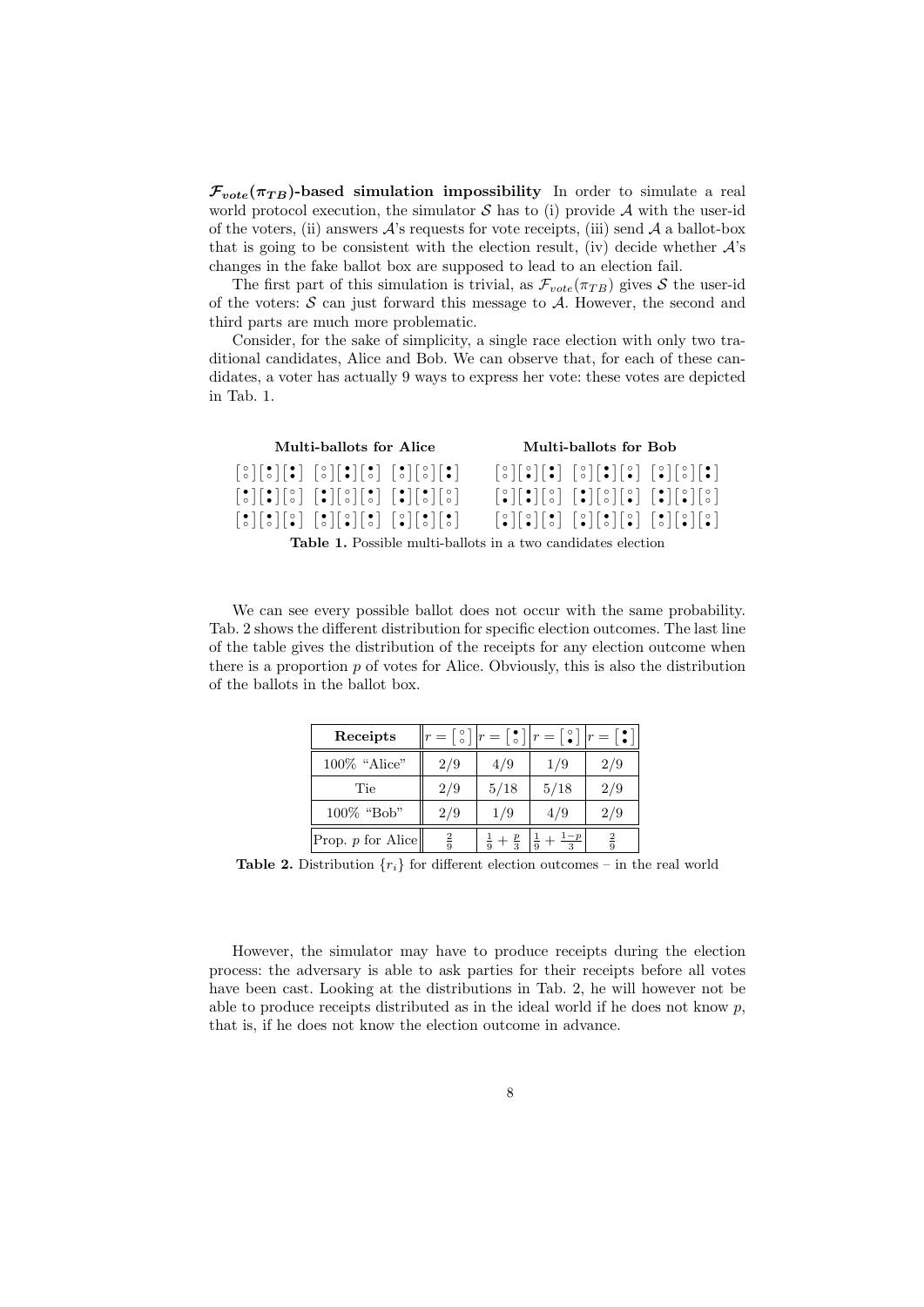This impossibility to simulate a view of the real world election by interacting with  $\mathcal{F}_{vote}(\pi_{TB})$  actually reflects the lack of election fairness guarantee of the ThreeBallot protocol: by looking at receipts, a real world adversary is actually able to obtain an estimation of the election outcome.

A vote leaking version of  $\mathcal{F}_{vote}(\pi_{TB})$  In order to reflect this lack of fairness in the ThreeBallot protocol, we propose a variant of our ideal functionality, which we call  $\mathcal{F}_{vote}(\pi_{TBL})$ , which is an instance of the  $\mathcal{F}_{vote}$  functionality with a protocol  $\pi_{TBL}$  leaking some information on the votes casted to the adversary (while the  $\pi_{TB}$  protocol was keeping those votes perfectly private).

The  $\mathcal{F}_{vote}(\pi_{TBL})$  functionality is essentially the same as the  $\mathcal{F}_{vote}(\pi_{TB})$  functionality, except that the first part of its definition is modified as follows:

On input  $x_i$  from voter  $V_i$ ,  $\mathcal{F}_{vote}(\pi_{TBL})$  stores  $x_i$  and tosses a biased coin c giving "heads" with probability 4/9. Then if:

- if c is "heads",  $\mathcal{F}_{vote}(\pi_{TBL})$  transmits  $V_i$ 's identifier  $U_i$  to the adversary (as  $\mathcal{F}_{vote}(\pi_{TB})$  does)
- if c is "tails",  $\mathcal{F}_{vote}(\pi_{TBL})$  transmits  $U_i$  together with the vote  $x_i$  to A with probability 4/5, or with a fake vote  $\overline{x_i}$  with probability 1/5

Essentially, the  $\mathcal{F}_{vote}(\pi_{TBL})$  functionality leaks vote information following the distributions described in Tab. 2: with probability 4/9, the receipt chosen by the voter will have two identical bullets, and this is independent of the cast vote (so, no information is leaked); while with probability  $5/9$ , the receipt contains two different bullets, and these bullets give a 4/5 probability of correctly guessing the candidate supported by the voter (so, the correct vote is transmitted with probability 4/5).

So, by interacting with  $\mathcal{F}_{vote}(\pi_{TBL})$ , a simulator can produce a convincing receipt  $r_i$  for  $V_i$  as follows, assuming  $d_i$  a random bit chosen by the simulator and  $b_i$  is the (possibly wrong) vote information transmitted by  $\mathcal{F}_{vote}(\pi_{TBL})$ :

when receiving  $(V_i)$  if  $d_i = 0$ , choose  $r_i = \begin{bmatrix} \circ \\ \circ \end{bmatrix}$  else  $r_i = \begin{bmatrix} \bullet \\ \bullet \end{bmatrix}$ when receiving  $(V_i, b_i)$  if  $b_i =$  Alice, choose  $r_i = \begin{bmatrix} \bullet \\ \circ \end{bmatrix}$  else  $r_i = \begin{bmatrix} \circ \\ \bullet \end{bmatrix}$ .

### 5 A tweak on the ThreeBallot protocol

In the previous section, we showed that the ThreeBallot protocol does not securely emulate the  $\mathcal{F}_{vote}(\pi_{TB})$  functionality. Essentially, the reason of this nonemulation comes from the fact that the receipt of each voter contains some probabilistic information about the way she voted, which in turn prevents a simulator to produce a convincing receipt if he has no information about the content of the vote.

So, in order to securely emulate the  $\mathcal{F}_{vote}(\pi_{TB})$  functionality, a protocol should not leak any *noticeable* information about the votes. This suggests a simple modification in the ThreeBallot protocol, which we present and analyze in this section.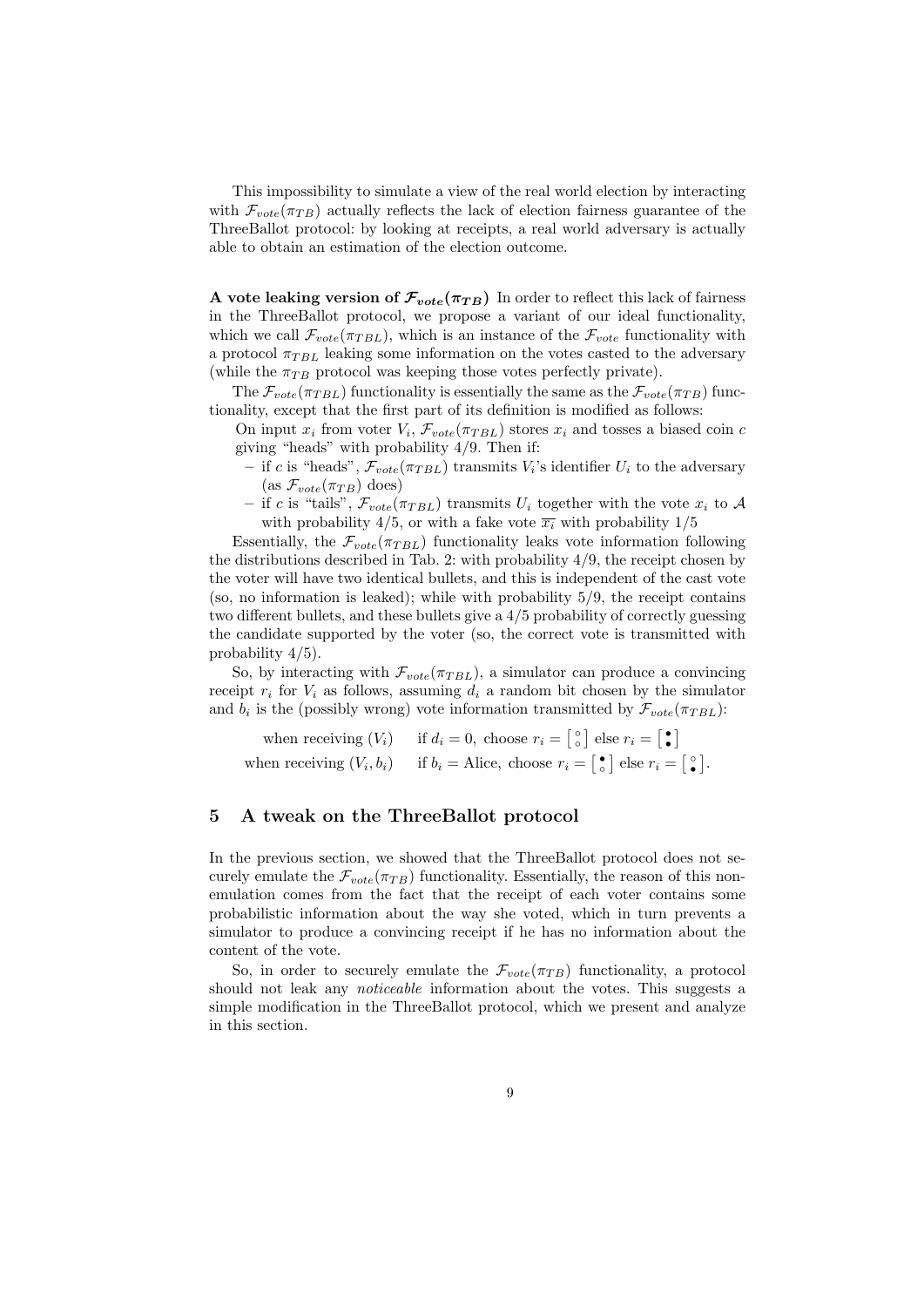#### 5.1 Definition of the modified protocol

A simple way to modify the original protocol in order to achieve simulatability is to choose the receipt before expressing any voting preference: therefore, no information about the vote can be leaked by any receipt. The protocol variant we suggest is as follows:

- (i) While in the voting booth, the voter first randomly fills one bullet per row of the multi-ballot (or receives such a pre-filled multi-ballot);
- (ii) She decides which of the three ballots she wants to be copied and taken away as a receipt;
- (iii) She casts her vote as in the original protocol, except that she is no more allowed to modify the ballot she pointed out as the receipt.

It is worth noting that she is still able to express her vote by filling one bullet on the row(s) she wants to vote for on the two remaining ballots.

How to insure that the voter follows the procedure, not modifying the receiptballot, is a practical issue we leave out of this study. For instance, this could be achieved by committing on the multi-ballot to the checker machine before stage (iii), and by requiring the checker machine to verify that the receipt is not modified during that stage.

#### 5.2 Simulatability of the modified ThreeBallot protocol

We claim that our variant of the ThreeBallot protocol securely emulates the  $\mathcal{F}_{vote}(\pi_{TB})$  functionality, under the following assumptions:

- there is a large proportion of the receipts which are unknown to the adversary, and
- the Short Ballot Assumption is satisfied.

We split our analysis into two steps, introducing an intermediate system IS between the real world system  $RWS$  and the ideal world system  $IWS$  depicted in Fig. 3.

The intermediate system Our intermediate system IS, which is depicted in Fig. 4, differs from RWS by the fact that the ballot box used in the tally is guaranteed to be authentic. In order to reflect this, we assume the existence of an authentic transmission functionality  $\mathcal{F}_{auth}$ , inspired from Canneti's message authentication functionality [12, Section 6.2], which behaves as follows: when it receives a ballot box, it forwards it to the adversary, then waits for an OK or FAIL message and, according to the value of this message, forwards the ballot box or the FAIL signal (respectively) to the authority.

IS is then built from  $RWS$  as follows: the polling station PS remains identical; each voter  $V_i$  is replaced by a voter  $V'_i$  that behaves as  $V_i$  except that it does not take part into any audit phase, the PBB is removed (it is not needed anymore as election integrity is now guaranteed), and the authority Auth is replaced by an authority  $Auth'$  that simply receives the ballot box or the FAIL signal and broadcasts the election outcome accordingly. The  $IS$  adversary is now built as a copy of the RWS adversary  $A$  interacting with a simulator  $S'$ .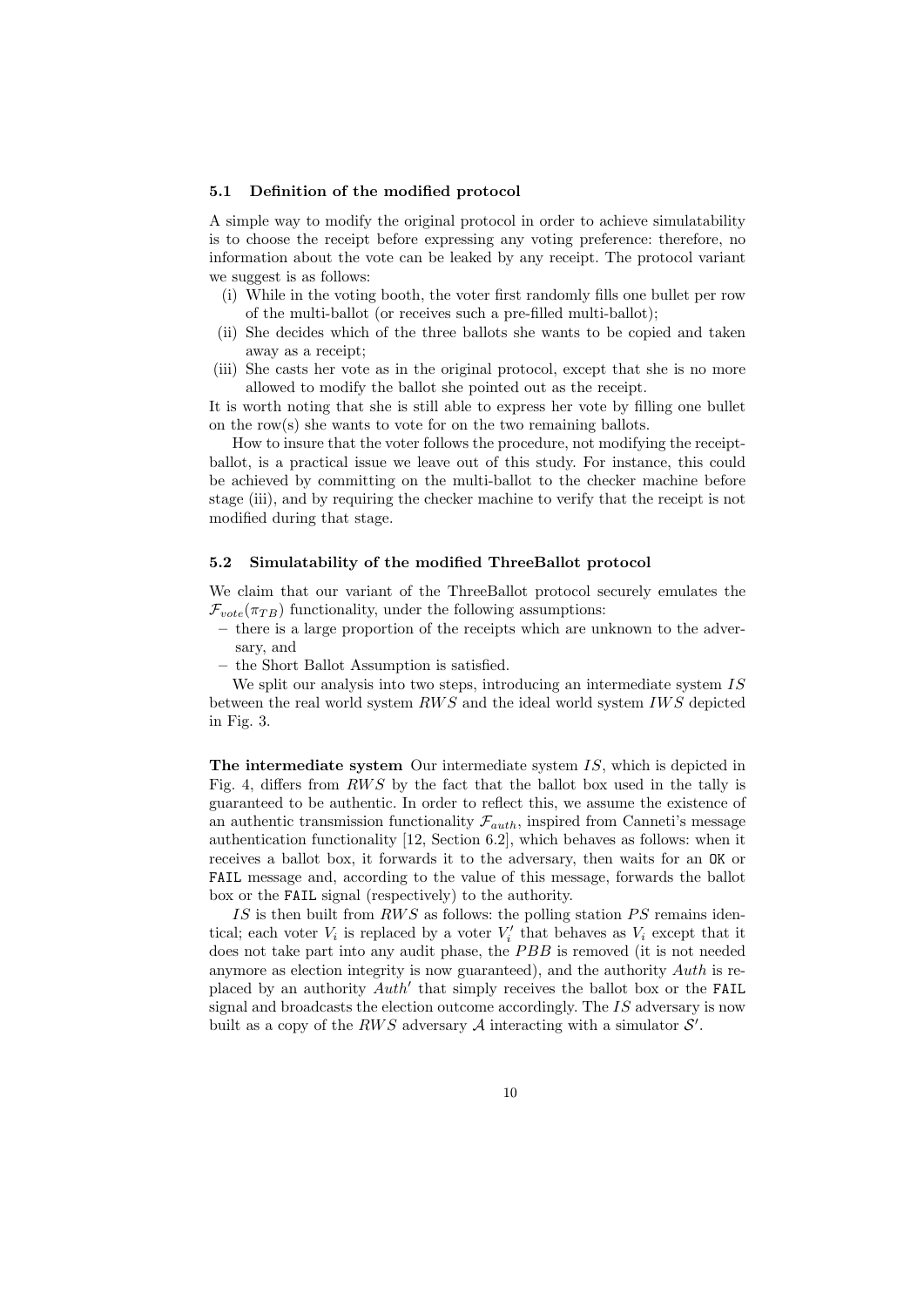

Fig. 4. Intermediate System (IS) for ThreeBallot

From  $RWS$  to IS The distinction from the the view of  $A$  in  $RWS$  and in IS can come from one single place: the election outcome. Indeed,  $\mathcal{S}'$  can see all other messages that  $A$  sends or receives in  $RWS$ , and can just forward them transparently.

So, the challenge for  $\mathcal{S}'$  is essentially to decide when it must send the signal OK or FAIL to  $\mathcal{F}_{auth}$ . We claim that  $\mathcal{S}'$  can adopt the following strategy:

- If the ballot box  $BB'$  differs from  $BB$  by a ballot that  $\mathcal{S}'$  forwarded between a voter and A, then send the FAIL instruction to  $\mathcal{F}_{auth}$ ;
- $-$  If any other ballots have been modified by  $A$ , then estimate the probability that this modification would be detected in  $RWS$ , and send the  $OK/FAIL$ message to  $\mathcal{F}_{auth}$  accordingly.

The probability that any change in the ballot box will be noticed can be estimated from the distribution of the receipts in  $RWS$ , which is given in Tab. 3.

| Receipts $  r  _{r}$ |  | $\circ$<br>$=$ |  |
|----------------------|--|----------------|--|
| Probabilit           |  |                |  |

Table 3. Distribution of receipts in the real world (modified protocol)

The behavior we just described guarantees that the election will fail with the same probability in  $RWS$  and IS. On the other hand, when the election succeeds, discrepancies may appear between the election outcomes in these two worlds, as the outcome in  $IS$  does not reflect the changes in the ballot box performed by A. However, we observe that the difference between the two distributions of the election outcome is small if the SBA assumption is satisfied, that is, when ballots are short, the number of voters is large, and the number of receipts obtained by the adversary is small.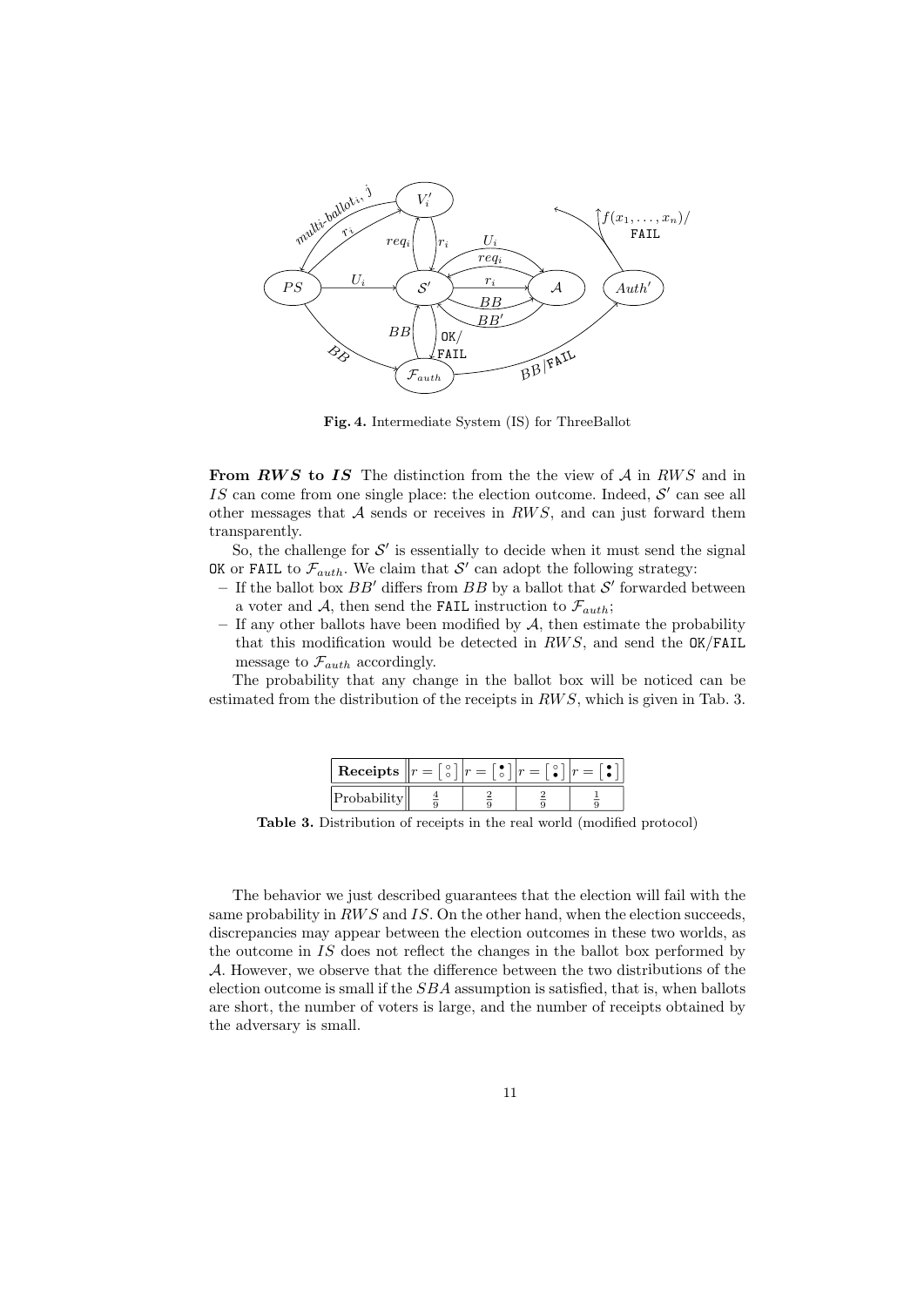For instance, in the case of our two candidates election, we can observe that the adversary's best strategy is to change ballots of the form  $\lbrack \bullet \rbrack$ . If we assume that the adversary does not see any receipt, a change in such a ballot will only be noticed with probability  $1/9$ . Therefore, if the adversary tampers t of those receipts, he will get caught during the audit process with probability  $1 - (8/9)^t$ which is above  $1/2$  for  $t > 6$  and around  $1 - 10^{-5}$  for  $t = 100$  (we expect that the strong impact of a single modification notice will convince him to keep the ballot box integrity).

So, we can consider that the audit process of the ThreeBallot guarantees that the tally of a ThreeBallot election will be very close from the correct one.

**From IS to IWS** We just showed that everything that an adversary can do by interacting with the real world system can essentially be done by an adversary interacting with our intermediate system. We now show that this behavior can also be matched by an adversary interacting with the ideal world system.

The main difference between  $IS$  and  $IWS$  lies in the fact that the  $IWS$ adversary does not see the real world receipts and ballot box anymore. Instead, he only sees the election tally before it is made public. So, we need to adapt the strategy of our simulator accordingly, transforming  $\mathcal{S}'$  into the IWS simulator  $S$  depicted in Fig. 3.

The strategy of  $S$  in order to produce the receipts and the ballot box can be as follows:

- When A asks for a receipt from the voter  $V_i$ , S produces a receipt by selecting a ballot randomly according to the receipt distribution indicated in Tab. 3;
- When A receives the tally from  $\mathcal{F}_{vote}(\pi_{TB})$ , it produces a ballot box by internally playing an election leading to the same tally, while being consistent with the already produced receipts.

The rest of  $S$ 's behavior can be taken from the behavior of  $S'$ .

We observe that the distribution of the receipts sent by  $\mathcal S$  to  $\mathcal A$  perfectly matches the one of the receipts transmitted in RWS and IS. Besides, the Short Ballot Assumption guarantees that the adversary is not able to reconstruct the multi-ballot corresponding to a receipt (linked to a voter) by finding the two missing parts in the ballot box. Therefore,  $A$  will not be able to distinguish the distribution of the ballot box he receives in  $IWS$  from the one he receives in the other systems. This shows that our variant of the ThreeBallot protocol emulates the  $\mathcal{F}_{note}(\pi_{TB})$  functionality and concludes our analysis.

### 6 Conclusion

Throughout this paper, we reported a case-study on the use of standard cryptographic protocol analysis techniques, namely simulation-based security in the line of the UC framework, on the ThreeBallot end-to-end voting protocol.

These techniques provided a systematic way to detect potential issues in the ThreeBallot scheme, and suggested ways to avoid those issues: we propose a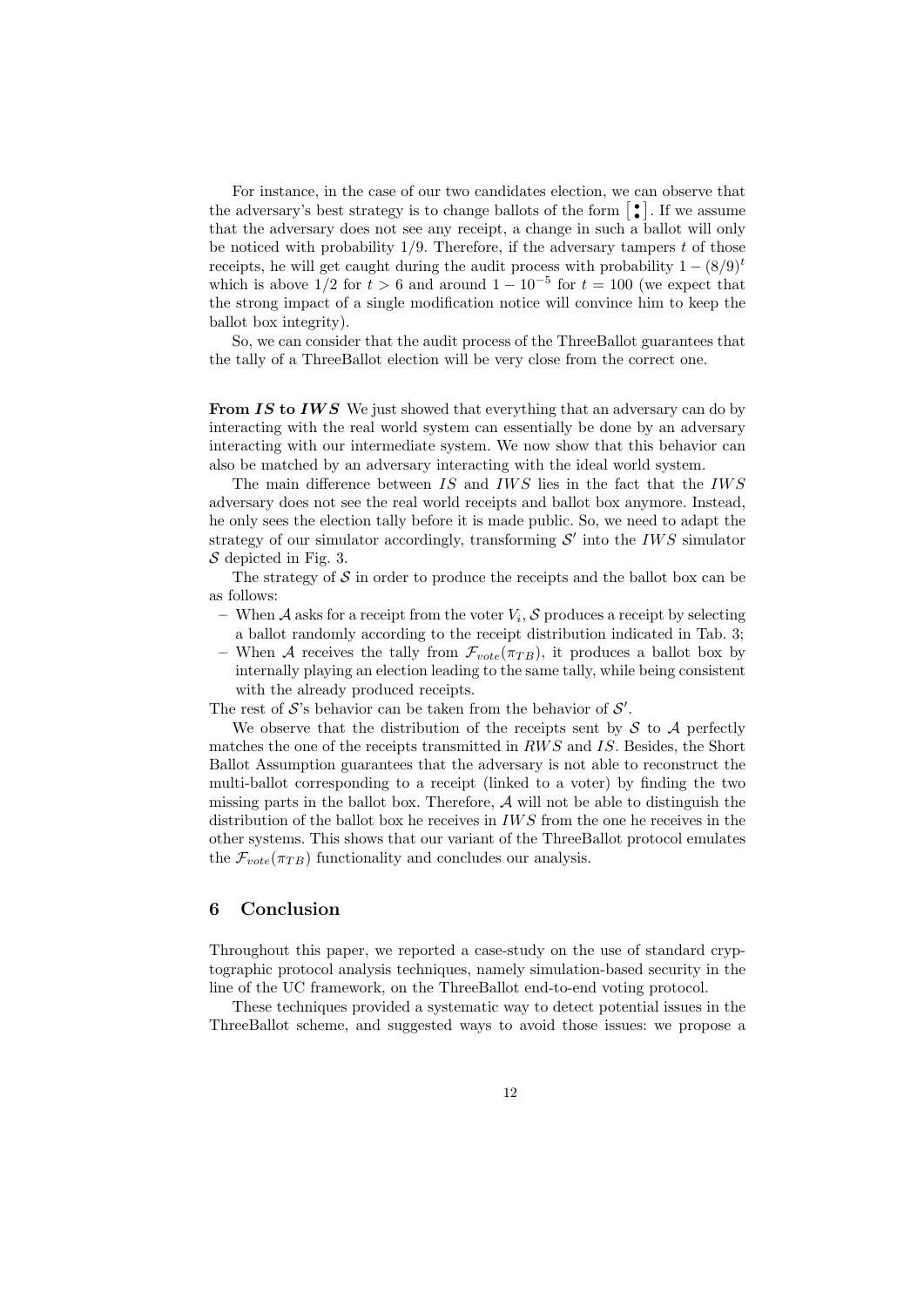variant of ThreeBallot that guarantees election fairness at the price of a linear loss in the precision of the election tally.

# References

- 1. Fisher, K., Carback, R., Sherman, A.T.: Punchscan: Introduction and system definition of a high-integrity election system. In Ryan, P., ed.: IAVoSS Workshop On Trustworthy Elections (WOTE 2006). (June 2006)
- 2. Popoveniuc, S., Hosp, B.: An introduction to punchscan. In Ryan, P., ed.: IAVoSS Workshop On Trustworthy Elections (WOTE 2006). (June 2006)
- 3. Chaum, D., Ryan, P.Y.A., Schneider, S.A.: A practical, voter-verifiable election scheme. Technical Report CS-TR: 880, School of Computing Science, Newcastle University (December 2004)
- 4. Rivest, R.L., Smith, W.D.: ThreeVotingProtocols: ThreeBallot, VAV, and Twin. In: Electronic Voting Technology Workshop (EVT'07). (August 2007)
- 5. Benaloh, J., Tuinstra, D.: Receipt-free secret-ballot elections. In: Proceedings of the 26th ACM Symposium on Theory of Computing, Montreal, PQ, ACM (May 1994) 544–553
- 6. Juels, A., Catalano, D., Jakobsson, M.: Coercion-resistant electronic elections. In: ACM Workshop on Privacy in the Electronic Society, ACM (2005) 61–70
- 7. Delaune, S., Kremer, S., Ryan, M.: Coercion-resistance and receipt-freeness in electronic voting. In: 19th IEEE Computer Security Foundations Workshop, (CSFW-19), IEEE Computer Society (2006) 28–42
- 8. Moran, T., Naor, M.: Receipt-free universally-verifiable voting with everlasting privacy. In Dwork, C., ed.: CRYPTO 2006. Volume 4117 of Lecture Notes in Computer Science., Springer (September 2006) 373–392
- 9. Rivest, R.L.: The ThreeBallot voting system. Avaiable from http://people. csail.mit.edu/rivest/Rivest-TheThreeBallotVotingSystem.pdf. Accessed on Aug 12, 2007. (October 2006)
- 10. Goldwasser, S., Micali, S., Rackoff, C.: The knowledge complexity of interactive proof systems. In: Proceedings of the 17th Annual ACM Symposium on Theory of Computing (STOC'85). (1985) 291–304
- 11. Goldreich, O., Micali, S., Wigderson, A.: How to play any mental game a completeness theorem for protocols with honest majority. In: Proceedings of the 19th Annual ACM Symposium on the Theory of Computing (STOC), ACM Press (1987) 218–229
- 12. Canetti, R.: Universally composable security: A new paradigm for cryptographic protocols. In Naor, M., ed.: Proceedings of the 42nd Annual Symposium on Foundations of Computer Science, IEEE Computer Society (2001) 136–145 Full version available on http://eprint.iacr.org/2000/067.
- 13. Pfitzmann, B., Waidner, M.: A model for asynchronous reactive systems and its application to secure message transmission. In: IEEE Symposium on Security and Privacy, Oakland, CA, IEEE Computer Society (May 2001) 184–200
- 14. Groth, J.: Evaluating security of voting schemes in the universal composability framework. In Jakobsson, M., Yung, M., Zhou, J., eds.: Applied Cryptography and Network Security, Second International Conference, ACNS 2004. Volume 3089 of LNCS., Springer (2004) 46–60
- 15. Araujo, R., Custodio, R.F., van de Graaf, J.: A verifiable voting protocol based on Farnel. In Benaloh, J., ed.: IAVoSS Workshop On Trustworthy Elections (WOTE 2007). (July 2007)